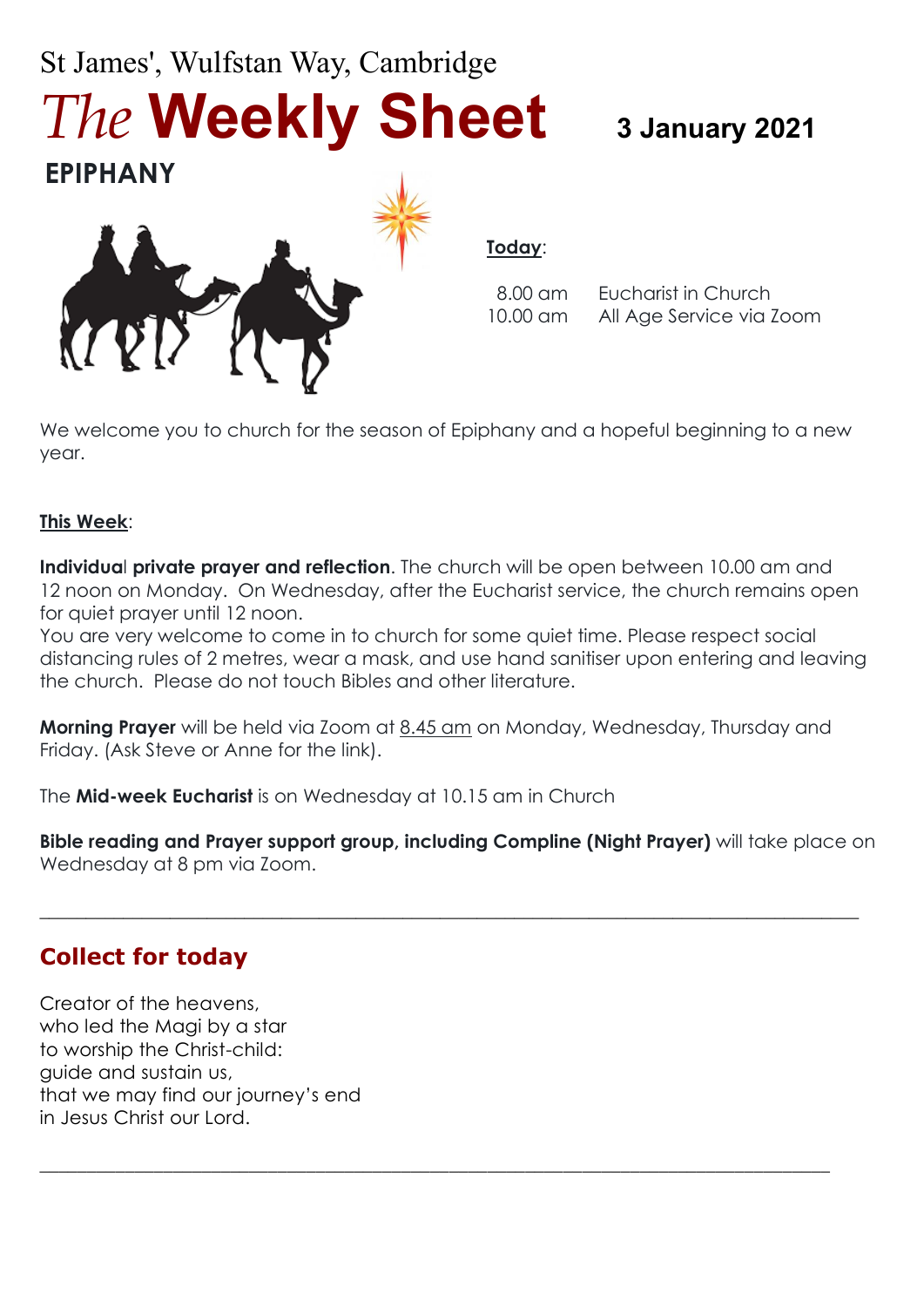# **Today's readings are:**

**Isaiah 60.1-6; Psalm 72 [1-9] 10-15; Ephesians 3.1-12; Matthew 2.1-12**

 $\_$  , and the set of the set of the set of the set of the set of the set of the set of the set of the set of the set of the set of the set of the set of the set of the set of the set of the set of the set of the set of th

 $\_$  , and the set of the set of the set of the set of the set of the set of the set of the set of the set of the set of the set of the set of the set of the set of the set of the set of the set of the set of the set of th

# **Isaiah 60.1-6**

#### **The Ingathering of the Dispersed**

Arise, shine; for your light has come, and the glory of the LORD has risen upon you. For darkness shall cover the earth, and thick darkness the peoples; but the LORD will arise upon you, and his glory will appear over you. Nations shall come to your light, and kings to the brightness of your dawn. Lift up your eyes and look around; they all gather together, they come to you; your sons shall come from far away, and your daughters shall be carried on their nurses' arms. Then you shall see and be radiant; your heart shall thrill and rejoice, because the abundance of the sea shall be brought to you, the wealth of the nations shall come to you. A multitude of camels shall cover you, the young camels of Midian and Ephah; all those from Sheba shall come. They shall bring gold and frankincense, and shall proclaim the praise of the LORD.

# **Psalm 72. [1-9] 10-15**

Give the king your / judgements, O / God, and your righteousness / to the / son of a / king. Then shall he judge your / people / righteously and your / poor / with / justice. May the mountains / bring forth / peace, and the little hills / righteousness / for the / people. May he defend the poor a/mong the / people, deliver the children of the / needy and / crush the op/pressor. May he live as long as the sun and / moon en/dure, from one gene/ration / to an/other. May he come down like rain upon the / mown / grass, like the / showers that / water the / earth. In his time shall / righteousness / flourish, and abundance of peace till the / moon shall / be no / more. May his dominion extend from / sea to / sea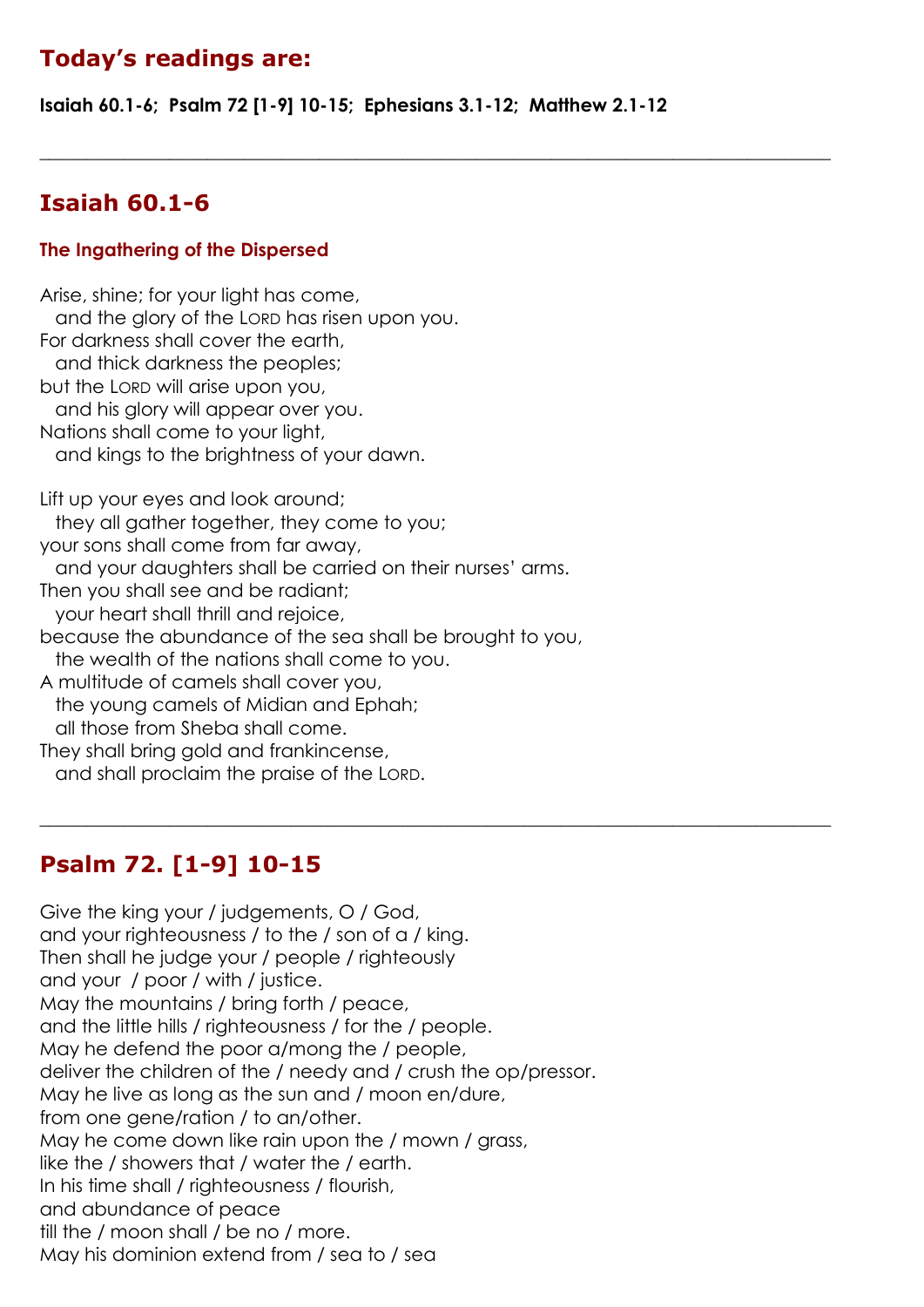and from the River / to the / ends of the / earth. May his foes / kneel be/fore him and his / enemies / lick the / dust. The kings of Tarshish and of the isles / shall pay / tribute; the kings of Sheba and / Seba / shall bring / gifts. All kings shall fall / down be/fore him; all / nations shall / do him / service. For he shall deliver the / poor that cry / out, the needy and / those who / have no / helper. He shall have pity on the / weak and / poor; he shall pre/serve the / lives of the / needy. He shall redeem their lives from op/pression and / violence, and dear shall their / blood be / in his / sight. Long may he live; unto him may be given / gold from / Sheba; may prayer be made for him continually and may they / bless him / all the day / long.

#### **Ephesians 3.1-12**

#### **Paul's Ministry to the Gentiles**

This is the reason that I Paul am a prisoner for Christ Jesus for the sake of you Gentiles— for surely you have already heard of the commission of God's grace that was given to me for you, and how the mystery was made known to me by revelation, as I wrote above in a few words, a reading of which will enable you to perceive my understanding of the mystery of Christ. In former generations this mystery was not made known to humankind, as it has now been revealed to his holy apostles and prophets by the Spirit: that is, the Gentiles have become fellow-heirs, members of the same body, and sharers in the promise in Christ Jesus through the gospel.

 $\_$  , and the set of the set of the set of the set of the set of the set of the set of the set of the set of the set of the set of the set of the set of the set of the set of the set of the set of the set of the set of th

Of this gospel I have become a servant according to the gift of God's grace that was given to me by the working of his power. Although I am the very least of all the saints, this grace was given to me to bring to the Gentiles the news of the boundless riches of Christ, and to make everyone see what is the plan of the mystery hidden for ages in God who created all things; so that through the church the wisdom of God in its rich variety might now be made known to the rulers and authorities in the heavenly places. This was in accordance with the eternal purpose that he has carried out in Christ Jesus our Lord, in whom we have access to God in boldness and confidence through faith in him.

 $\_$  , and the set of the set of the set of the set of the set of the set of the set of the set of the set of the set of the set of the set of the set of the set of the set of the set of the set of the set of the set of th

#### **Matthew 2.1-12**

#### **The Visit of the Wise Men**

In the time of King Herod, after Jesus was born in Bethlehem of Judea, wise men from the East came to Jerusalem, asking, 'Where is the child who has been born king of the Jews? For we observed his star at its rising, and have come to pay him homage.' When King Herod heard this, he was frightened, and all Jerusalem with him; and calling together all the chief priests and scribes of the people, he inquired of them where the Messiah was to be born. They told him, 'In Bethlehem of Judea; for so it has been written by the prophet: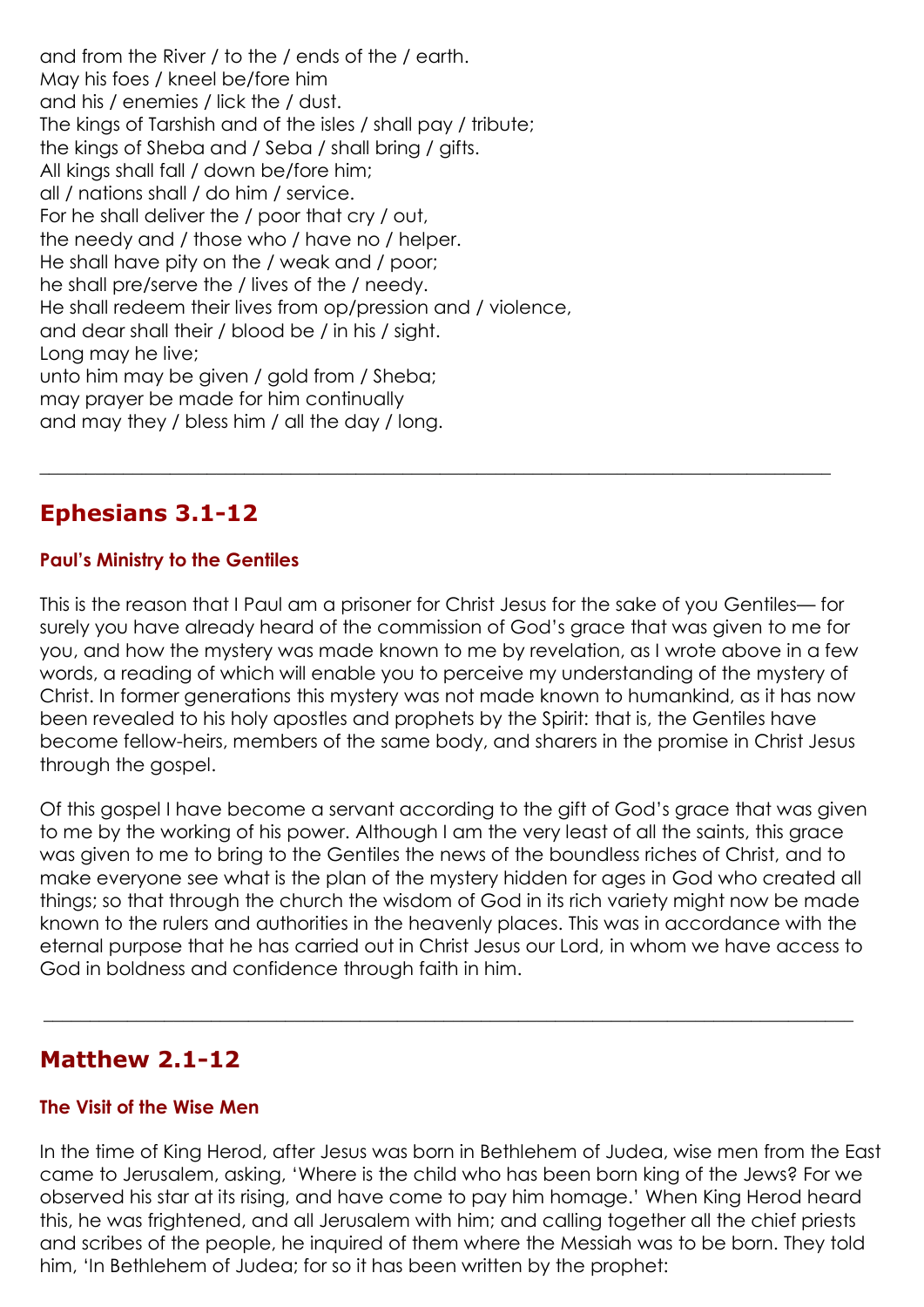"And you, Bethlehem, in the land of Judah, are by no means least among the rulers of Judah; for from you shall come a ruler who is to shepherd my people Israel." '

Then Herod secretly called for the wise men and learned from them the exact time when the star had appeared. Then he sent them to Bethlehem, saying, 'Go and search diligently for the child; and when you have found him, bring me word so that I may also go and pay him homage.' When they had heard the king, they set out; and there, ahead of them, went the star that they had seen at its rising, until it stopped over the place where the child was. When they saw that the star had stopped, they were overwhelmed with joy. On entering the house, they saw the child with Mary his mother; and they knelt down and paid him homage. Then, opening their treasure-chests, they offered him gifts of gold, frankincense, and myrrh. And having been warned in a dream not to return to Herod, they left for their own country by another road.

#### **Readings for next Sunday, 10 January (Baptism of Christ) are:**

**\_\_\_\_\_\_\_\_\_\_\_\_\_\_\_\_\_\_\_\_\_\_\_\_\_\_\_\_\_\_\_\_\_\_\_\_\_\_\_\_\_\_\_\_\_\_\_\_\_\_\_\_\_\_\_\_\_\_\_\_\_\_\_\_\_\_\_\_\_\_\_\_\_\_\_\_\_\_\_\_\_\_\_\_\_\_\_**

**Genesis 1.1-5; Psalm 29; Acts 19.1-7; Mark 1.4-11**

**Food Hub.** The Food Hub will continue operating on a Saturday morning between 10.30 am and 12.30 pm here at St James' and will open next on Saturday 9 January.

\_\_\_\_\_\_\_\_\_\_\_\_\_\_\_\_\_\_\_\_\_\_\_\_\_\_\_\_\_\_\_\_\_\_\_\_\_\_\_\_\_\_\_\_\_\_\_\_\_\_\_\_\_\_\_\_\_

The food remains a basic food package ideally for those who are either struggling to pay for provisions or who cannot get to the shops or book an online delivery.

You can continue to donate to the Food hub and donations should be dropped off at St James' on Friday afternoons between 3.00 pm and 4.30 pm – thank you. Look on the Queen Edith Community Forum website to find more details about the food hub and to see a list of the most needed items and how to donate financially.

**Advent Calendar of Giving.** Thank you to everyone who has taken part. Bags can be dropped off during January on Fridays between 3 and 4.30 pm and on Saturdays between 10 and 10.30 am. Or contact Anne [stjamescurate@gmail.com](mailto:stjamescurate@gmail.com) to arrange a different time if these times aren't convenient.

**Caroline** continues to work from home for the time being and can be contacted from Wednesday. She has access to the office answering machine and email so please do contact her as you would normally.

**Phone line.** The Church of England central team have supported the release of the Daily Hope phone line. Daily Hope offers music, prayers and reflections as well as full worship services from the Church of England at the end of a telephone line. The line – which is available 24 hours a day on **0800 804 8044** – has been set up particularly with those unable to join online church services during the period of restrictions in mind. Find out more here - [https://www.churchofengland.org/more/media-centre/coronavirus-covid-](https://www.churchofengland.org/more/media-centre/coronavirus-covid-19-guidance-parishes/daily-hope-phone-line)[19-guidance-parishes/daily-hope-phone-line](https://www.churchofengland.org/more/media-centre/coronavirus-covid-19-guidance-parishes/daily-hope-phone-line)